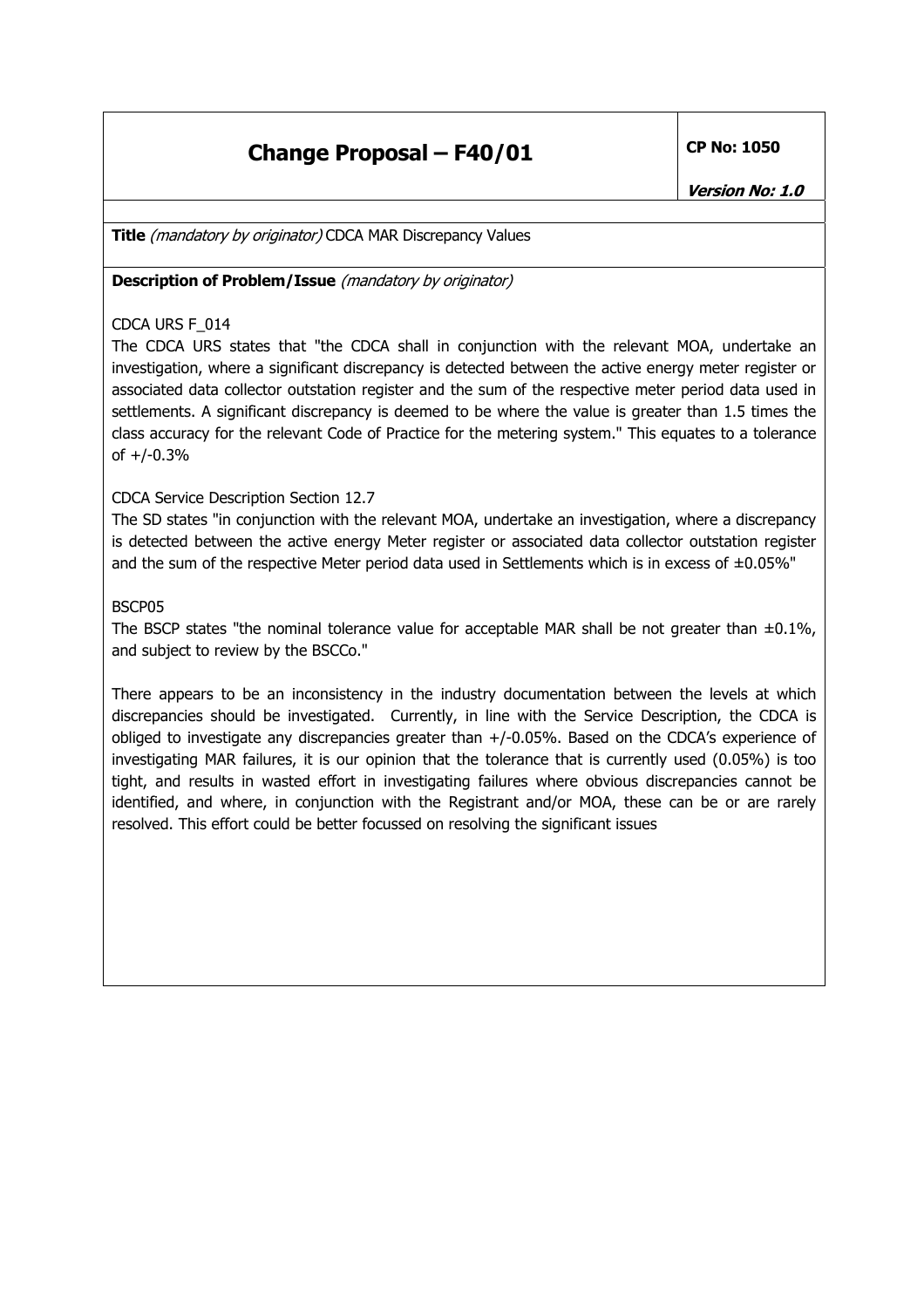# **Change Proposal – F40/01** CP No: 1050

**Version No: 1.0** 

**Proposed Solution(s)** (mandatory by originator)

It has been agreed NETA Central Service Provider and BSCCo that the tolerance limit should be set to +/-0.1% for CVA, as this would then align with SVA and also the current requirements in Scotland.

**Justification for Change** (mandatory by originator)

Wasted effort by CDCA in investigating discrepancies evidenced by Logica Helpdesk Calls. Documented discrepancies between the various Code Subsidiary Documents.

**Configurable Items Potentially Affected by Proposed Solution(s)** (optional by Originator)

**Impact on Core Industry Documents** (optional by originator)

**Related Changes and/or Projects** (mandatory by BSSCo)